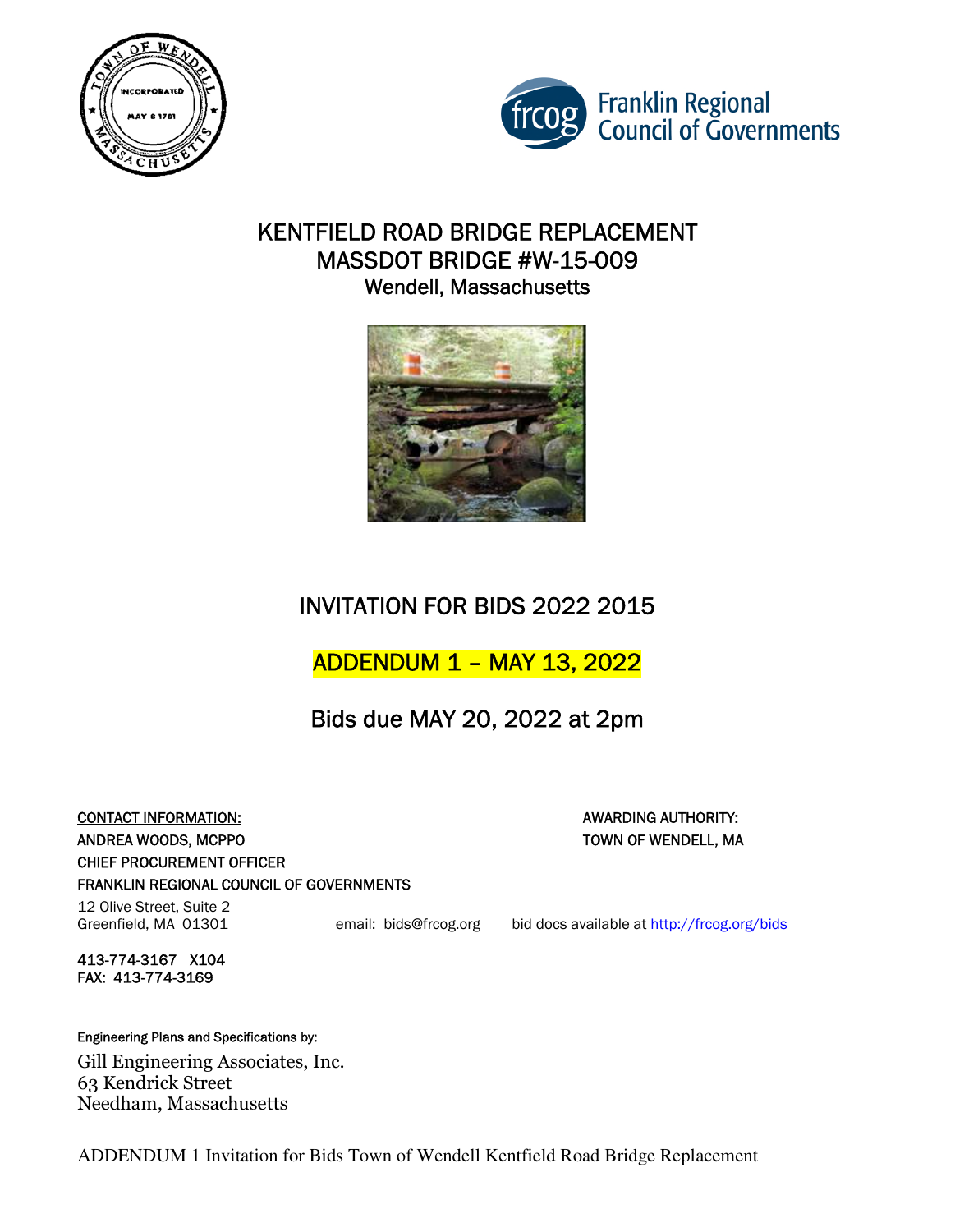### INVITATION FOR BIDS TOWN OF WENDELL – KENTFIELD ROAD BRIDGE REPLACEMENT FRCOG IFB 2022-2015

### ADDENDUM 1

ALL INTERESTED PARTIES ARE ENCOURAGED TO REVIEW THIS INVITATION FOR BIDS; HOWEVER THIS IFB SHOULD BE CONSIDERED INFORMAL AND ONLY BIDS FROM MASSDOT PREQUALIFIED CONTRACTORS IN THE REQUISITE CLASS OF WORK WILL BE OPENED AND CONSIDERED FOR AWARD. ALL CONTRACTORS SHOULD CONFIRM THEIR ELIGIBILITY BEFORE BIDDING. A BIDDER MAY OFFER BIDS UP TO THEIR PREQUALIFICATION AMOUNT.

> PREQUALIFICATION AMOUNT: \$362,760 THE CLASS OF WORK IS: Bridge Construction

- 1) See below for Questions received and Answers in *blue italics.*
	- •Q1: Is sub item 955.4 Treated Timber Railing TL-2 or TL-4?

*It only needs to meet TL-2.* 

•Q2: Suppliers for the timber bridge deck have requested an alternate treatment to Pentachlorophenol, which is no longer available. Please advise on any approved alternate treatment of the SYP glulam.

*Copper Naphthenate (CuN) may be used as an alternative per AITC 109.* 

•Q3: Can Douglas Fir be used in lieu of SYP?

*Yes but chosen grade should be verified with the allowable stresses meeting what was designed for with the SYP.* 

2. Please see attached the draft Corps of Engineers permit. The final will be provided with the final signed contract.

All other provisions of the Invitation for Bids remain unchanged.

 FRANKLIN REGIONAL COUNCIL OF GOVERNMENTS By: *Andrea Woods, Chief Procurement Officer* 

#### May 13, 2022

The Franklin Regional Council of Governments (FRCOG) and the Town do not discriminate on the basis of race, color, national origin, sex, age, disability, or gender with respect to admission to, access to, or operation of its programs, services or activities. If you would like accessibility or language accommodation, please contact the Title VI Coordinator at 413-774-3167 (voice) (MA Relay System: 800- 439-2370), 413-774-3169 (fax), o[r civilrights@frcog.org](mailto:civilrights@frcog.org) (e-mail).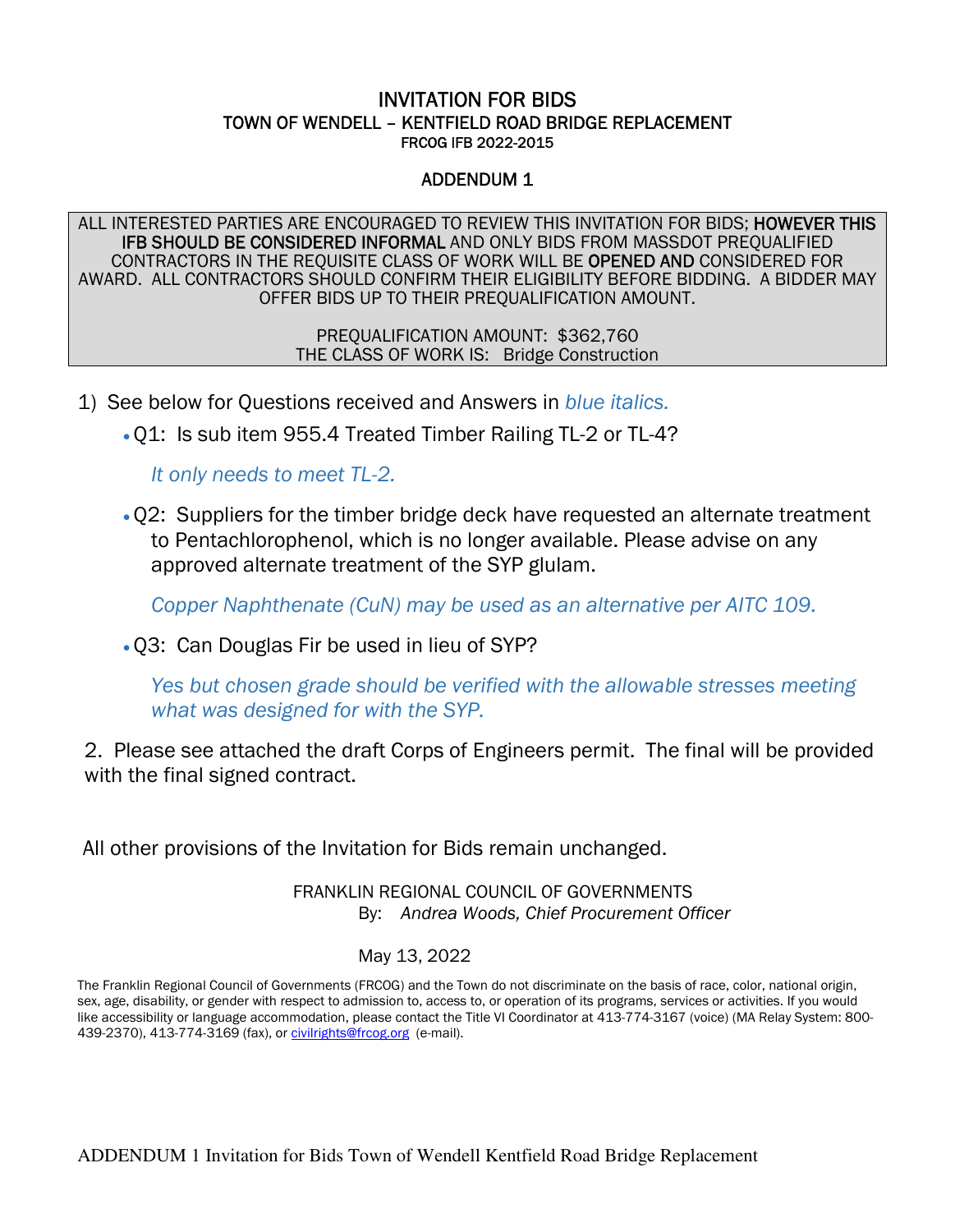

**May XX, 2022** 

Regulatory Division File No. **NAE-2021-2680**

Town of Wendell – Building Department Attn: Phil Delorey 9 Morse Village Road Wendell, Massachusetts 01379 [phil.delorey@gmail.com](mailto:phil.delorey@gmail.com) 

Dear Mr. Delorey:

 This regards your application submitted to the U.S. Army Corps of Engineers (USACE) to discharge dredged and/or fill material into approximately **800** square feet of waters of the United States, associated with Whetstone Brook, to replace the existing Kentfield Road crossing (#W-15-009).

 As part of this project, the Town of Wendell proposes to replace the existing 31-foot long by 12-foot wide crossing with a 24-foot long by 16-foot wide crossing. The existing fieldstone embankments will be removed; new concrete block embankments will be installed; and native streambed material will be installed waterward of the new embankments. The replacement crossing will have a larger hydraulic opening than the existing crossing. The Town proposes to install a temporary sandbag wall along the stream banks, so that the in-stream work can be completed "in the dry".

 In addition, a 4-foot wide temporary pedestrian walkway (with an associated waterway and wetland crossing) will be installed and maintained during the construction phase of this project and then restored post-construction.

 This work is described on the enclosed plans entitled "BRIDGE REPLACEMENT FOR WENDELL W-15-009 – KENTFIELD ROAD OVER WHETSTONE BROOK," on a total of six sheets, and dated "17-Nov-2021" and revised "22-Mar-2022".

 Based on the information that you have provided, we verify that the activity is authorized under General Permit # 10 (Linear Transportation Projects and Stream Crossings) of the enclosed April 16, 2018, Federal permit known as the General Permits for the Commonwealth of Massachusetts (GP MA).

 Please review the enclosed GP MA carefully, including the general conditions beginning on page 19, to be sure that you and whoever does the work understand its requirements. A copy of the GP MA and this verification letter shall be available at the project site throughout the time the work is underway. Performing work within our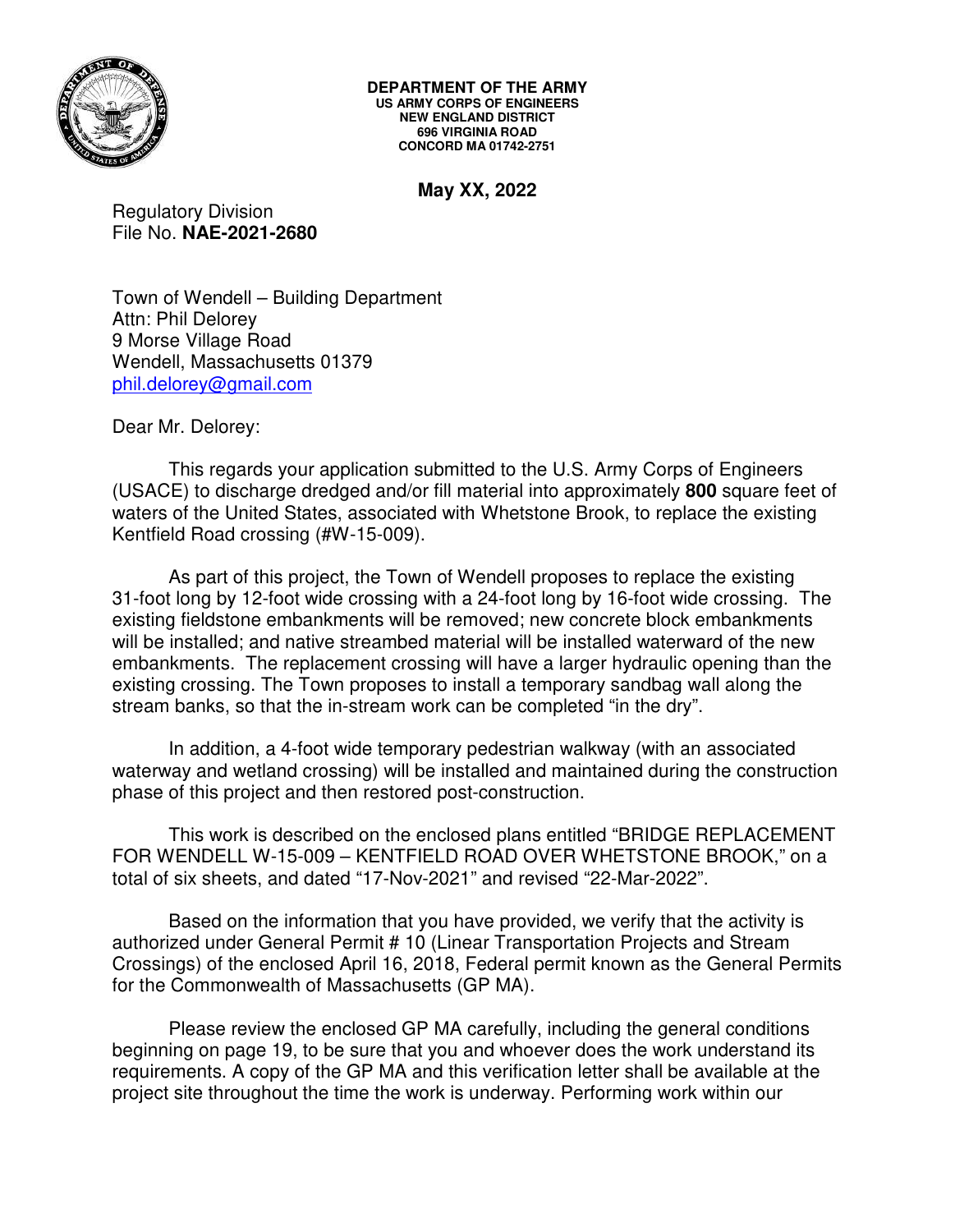jurisdiction that is not specifically authorized by this determination or failing to comply with any special conditions provided below or all of the terms and conditions of the GP MA may subject you to the enforcement provisions of our regulations. You must perform this work in compliance with the terms and conditions of the GP MA and in compliance with the following special conditions:

1. You must maintain the activity authorized herein in good condition and in conformance with the terms and conditions of this authorization. You are not relieved of this requirement if you abandon the permitted activity, although you may make a good faith transfer to a third party in compliance with General Condition 37 on page 32 of the GPs. Should you wish to cease to maintain the authorized activity, or should you desire to abandon it without a good faith transfer, you must obtain a modification of this authorization from this office, which may require restoration of the area.

2. The Town of Wendell must complete and return the enclosed Work Start Notification Form to this office prior to starting the authorized work.

3. All construction shall be completed in accordance with the limits of construction and construction sequences detailed on the attached plan drawings entitled "BRIDGE REPLACEMENT FOR WENDELL W-15-009 – KENTFIELD ROAD OVER WHETSTONE BROOK," on a total of six sheets, and dated "17-Nov-2021" and revised "22-Mar-2022. If you make substantive changes to the plans or construction methods for work within Whetstone Brook or in adjacent wetlands, please contact us immediately to discuss modification of this authorization. The Corps must approve any changes before you undertake them.

4. This Corps permit does not authorize you to "take" a federally listed endangered or threatened species in particular the northern long-eared bat (Myotis septentrionalis). See 16 USC 1532(13) and 16 USC 1532(19) for definitions of take, which include harass and harm. See 50 CFR 17.3 which further define harassment and harm.

5. No tree-clearing operations shall be conducted during the time period between June 1<sup>st</sup> and July 31<sup>st</sup> of any year, in order to avoid impacts to potential northern long-eared bat (Myotis septentrionalis) pup rearing habitat areas.

6. The Town of Wendell will reconstruct the streambed adjacent to the replacement abutments with natural stream materials. These natural streambed materials shall consist of a well graded mix (compacted and consolidated) consisting of gravel material (M1.03.0, Type A) over cobbles (6-12 inches) and riprap (M2.02.0). The Town of Wendell shall take precautions to ensure that this river restoration section of Whetstone Brook has an appropriate mix of bed materials so that post-construction the river flows on top of the reconstructed riverbed rather than flowing beneath it.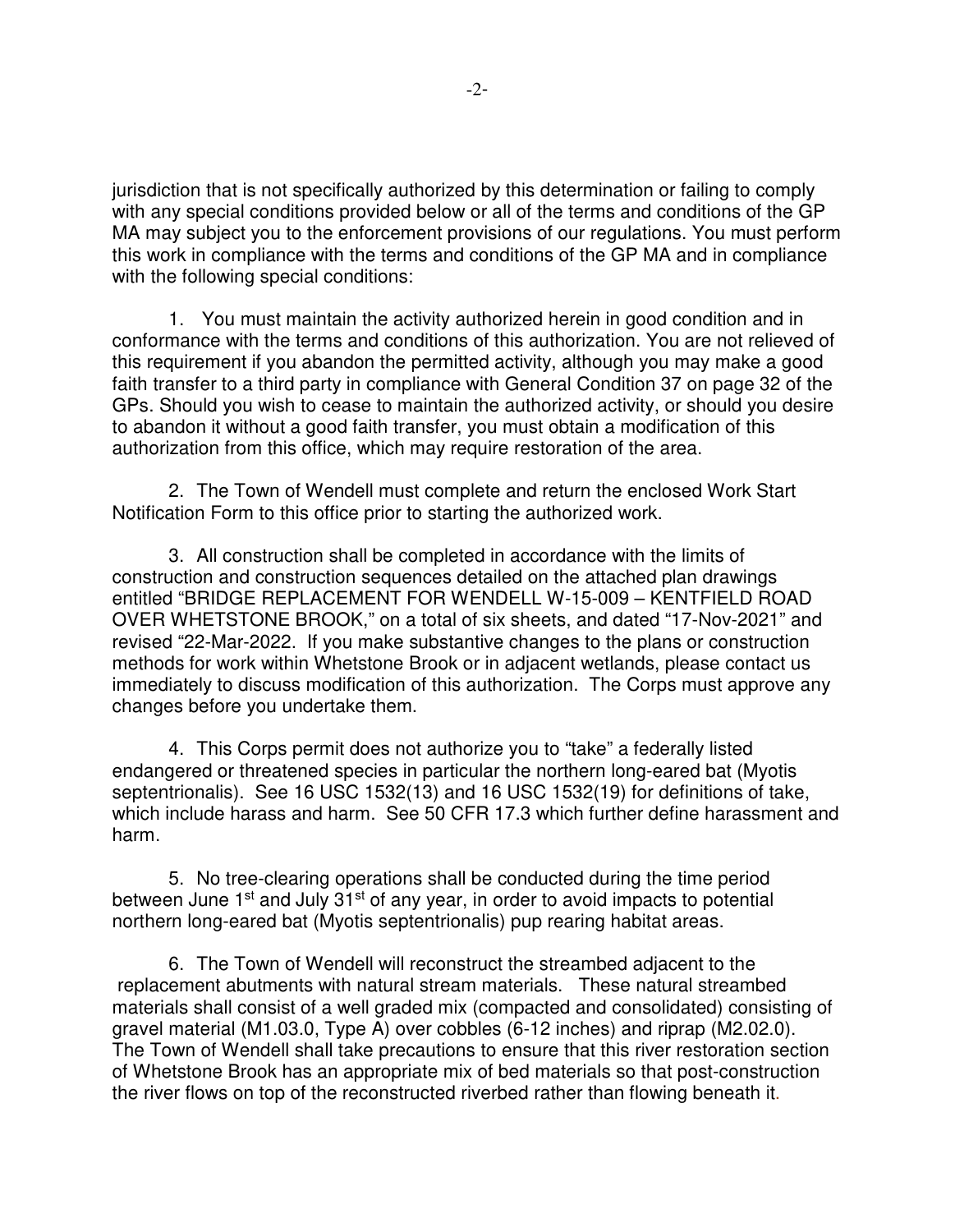7. All temporary construction fills and/or non-biodegradable sedimentation/ erosion controls installed during the construction phase of this project shall be removed promptly after the completion of construction.

8. The introduction, spread, or the increased risk of invasion of non-native invasive plant or animal species on the project site, into new or disturbed areas, or areas adjacent to the project site caused by the site work is prohibited and shall be appropriately managed by the permittee. The Corps may require the City to develop a DRAFT invasive species control plan (ISCP) if this becomes an issue. The DRAFT ISCP would need to be coordinated with the Corps for our approval prior to implementing it.

9. Except where stated otherwise, reports, drawings, correspondence, and any other submittals required by this permit shall be marked with the words "Permit **#NAE-2021-2680**" and submitted via: a) MAIL: PATS Branch - Regulatory Division, Corps of Engineers, New England District, 696 Virginia Road, Concord, MA 01742-2751; b) EMAIL: paul.j.sneeringer@usace.army.mil and [cenae-r@usace.army.mil;](mailto:cenae-r@usace.army.mil) or c) FAX: (978) 318-8303. Documents which are not marked and addressed in this manner may not reach their intended destination and do not comply with the requirements of this permit. Requirements for immediate notification to the Corps shall be done by telephone to (978) 318-8338.

10. Within one month of the completion of authorized work associated with this road crossing replacement project, the Town of Wendell shall fill out and return the enclosed Compliance Certification Form verifying that that this project was completed in compliance with all conditions of this GP MA authorization.

 This authorization expires on April 5, 2023. You must commence or be under contract to commence the work authorized herein by April 5, 2023, and complete the work by April 5, 2024. If not, you must contact this office to determine the need for further authorization before beginning or continuing the activity. We recommend that you contact us before this authorization expires to discuss reissuance. Please contact us immediately if you change the plans or construction methods for work within our jurisdiction. We must approve any changes before you undertake them.

 This authorization does not obviate the need to obtain other Federal, State, or local authorizations required by law.

 We continually strive to improve our customer service. To better serve you, we would appreciate your completing our Customer Service Survey located at [https://regulatory.ops.usace.army.mil/ords/f?p=136:4.](https://regulatory.ops.usace.army.mil/ords/f?p=136:4)